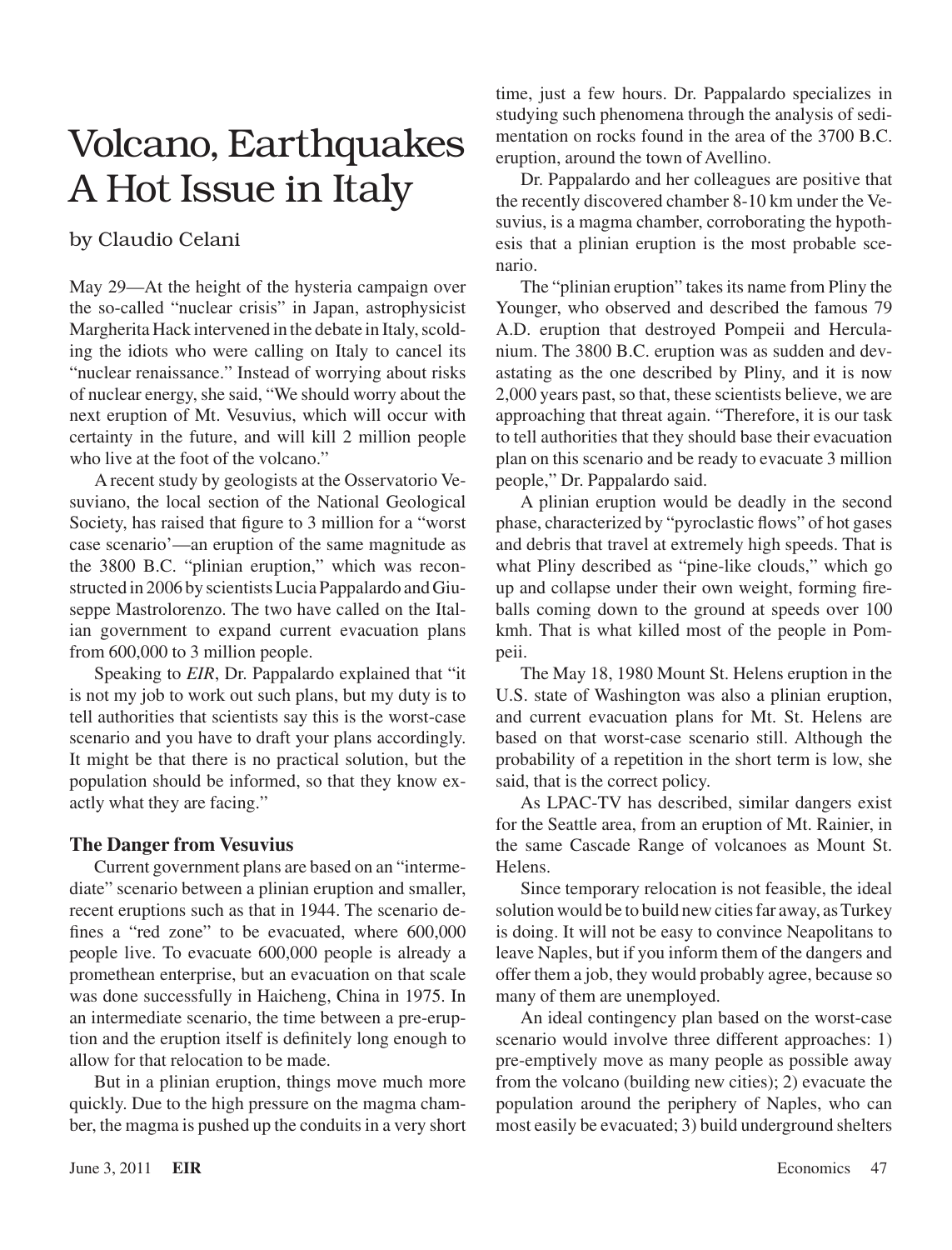

*A government office in L'Aquila, after the 2009 earthquake. Government commissioners who said an earthquake was unlikely are on trial for dereliction of duty.*

for those who remain, similar to the bomb shelters used during World War II.

Such an approach involves scrapping current budget policies, which are dictated by Italy's membership in the European Currency Union. Unfortunately, under the EU ideological approach, Dr. Pappalardo complained, Italian politicians have degenerated to the point that they think, "By the time the eruption takes place, I will to be dead, so my successor will be blamed!" Such a cynical approach is what endangers not only the 3 million people at risk in Naples, but the whole nation, which is left exposed to risks created by the failure to repair or replace decaying infrastructure.

## **The Earthquake Threat**

Another example is the case raised by a court in L'Aquila, in central Italy, which, on May 25, indicted all members of the Government Commission on Major Risks, for having issued faulty evaluations on the eve of the magnitude 6.3 earthquake of April 6, 2009, which killed more than 300 people. The Commission is composed of seven experts: government officials and leading geologists.

The Commission met on March 31, 2009, one week

before the earthquake, because of mounting concerns about seismic activity in the Abruzzo region. It concluded that it was "improbable" that there would be a major quake, but the threat could not be discounted. The experts have been accused of manslaughter and will go on trial Sept. 20.

Media coverage has raised the issue of 1) whether earthquakes can be predicted; and 2) whether the case should be tried by the courts or ruled on within scientific forums.

Asked by *EIR*, Dr. Pierfrancesco Biagi, a leading researcher on earthquake precursors, shed some light on the subject. Contrary to what some of the defendants, such as National Geophysics Society Chairman Enzo Boschi, allege, "the issue of earthquake forecasts is not unsolvable." However, the L'Aquila story

is complicated by the fact that the public has been polarized around the case of researcher Giampaolo Giuliani, who used his data on radon precursors to the earthquake to claim that he had forecast the earthquake. Radon emission is indeed a precursor, but is not enough to build a reliable forecast. It must be used in correlation with other parameters, such as electromagnetic activity on Earth, in the atmosphere, in the ionosphere, etc. Researchers on earthquake precursors, such as Dr. Biagi and Russian physicist Dr. Sergey Pulinets, are advocating a "multi-parameter" approach, to establish a credible early-warning system.

Therefore, Dr. Biagi said, "it is not credible that one single individual would go on television and in the newspapers claiming that he has forecast an earthquake. We would have constant warnings, because there are many crazy people around. Forecasts must be made by a government agency."

In the case of Giuliani's warnings, he even erred on the epicenter, pointing to the town of Sulmona, 55 km south of L'Aquila. Had people from Sulmona been evacuated on the basis of his warnings, they would have been moved to L'Aquila, and the earthquake toll would have increased! As concerns the Government Commis